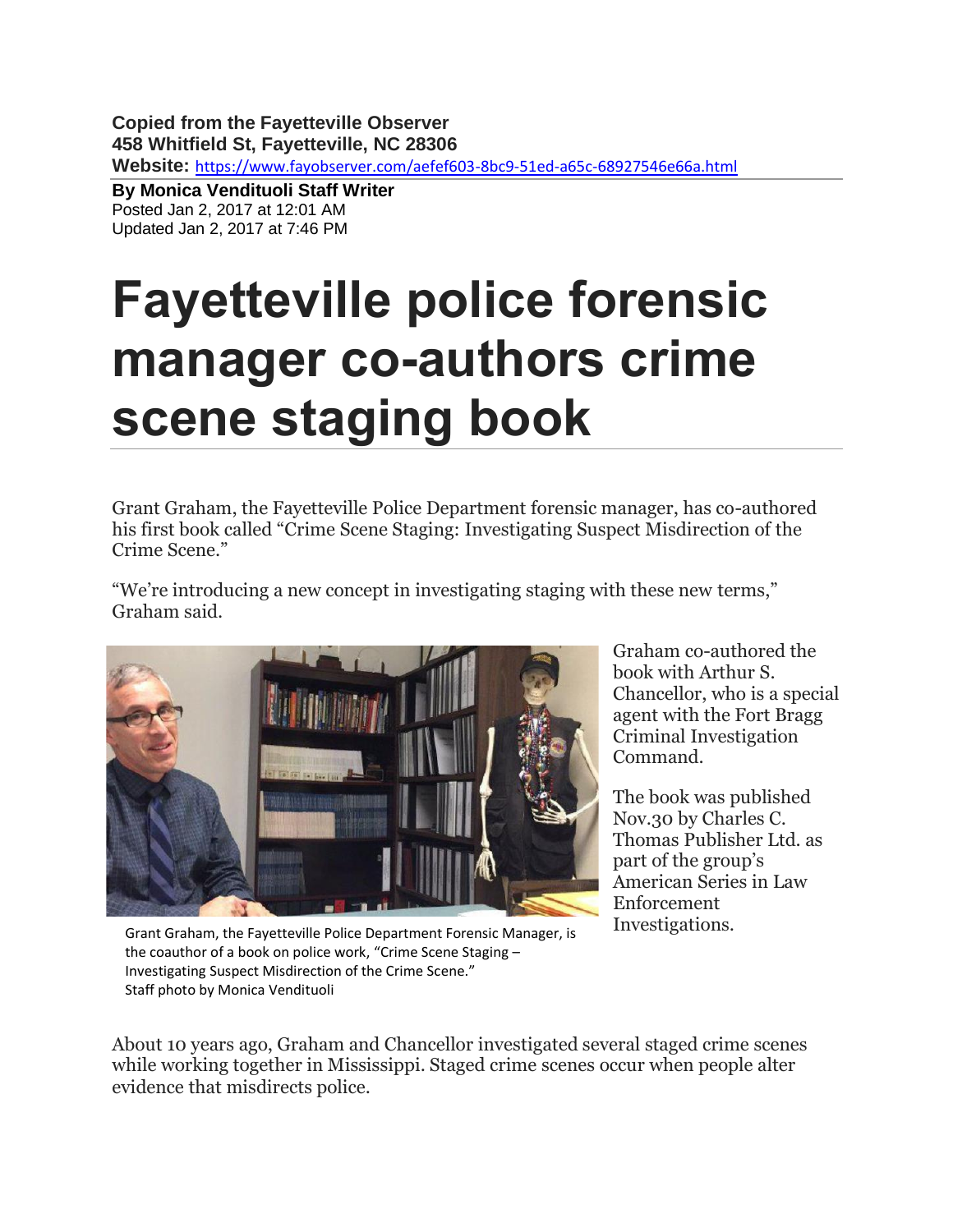"I wouldn't say that it is common, but it does occur," Graham said.

National crime statistics do not track how many crime scenes are altered.

A study by the Federal Bureau of Investigation of 104 homicides found that about 8 percent of the homicide crime scenes were staged, Graham said.

However, Graham emphasized that he has investigated burglaries, robberies, rapes and traffic wrecks in addition to homicides that have been staged.

While investigating the staged crime scenes, Graham and Chancellor found three predominate motives behind why people staged the scenes - staging to intentionally misdirect police, staging to fulfill psychological needs and staging by other people such as family members to avoid embarrassment about the crime.

Once a person's motive for crime scene staging is determined, Graham said solving the crime gets easier.

"This isn't our first rodeo," Graham said. "It is probably the criminal's first time or one of a few times of staging a crime scene."

Graham and Chancellor then decided to teach an hour-long class on the subject to Mississippi state police officers.

Graham said the class was popular and soon expanded into a four-hour lecture and then a workshop.

Agencies outside of Mississippi began asking about the class.

"People would ask us, 'Have you written a book?'" Graham said.

About a year ago, Graham and Chancellor began writing the book.

Graham said the book is intended for prosecutors, law enforcement professionals and students.

A 20-year veteran with the Air Force Security Police, Graham joined the Fayetteville Police Department in 2011.

He brought along his life-sized skeleton replica named Dr. Leonard Horatio "Bones" McCoy after the Star Trek character.

Graham supervises 19 employees in the forensics department. Multiple employees in the department said his enthusiasm for forensics is contagious.

Graham said a book his father gave him on forensics inspired him to pursue a career in the field.